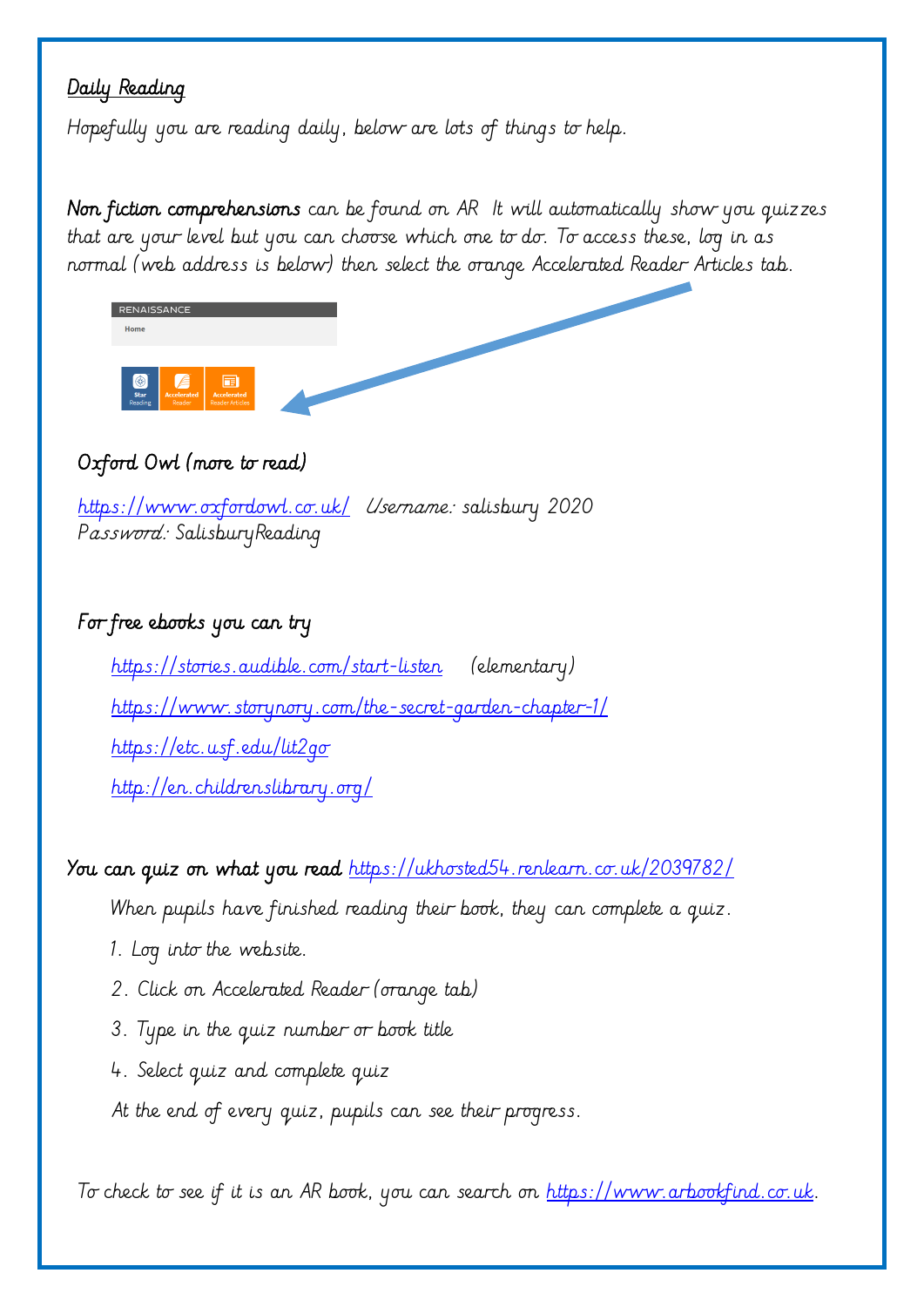## Methods to help you learn your spellings

| Look, say,<br>cover, write,<br>check                      | This is probably the most common strategy used to learn spellings.<br>Look: first look at the whole word carefully and if there is one part of<br>the word that is difficult, look at that part in more detail.<br>Say: say the word as you look at it, using different ways of<br>pronouncing it if that will make it more memorable.<br><b>Cover: cover the word.</b><br>Write: write the word from memory, saying the word as you do so.<br>Check: Have you got it right? If yes, try writing it again and again! If not,<br>start again - look, say, cover, write, check.                                                                                                                                                                    |
|-----------------------------------------------------------|--------------------------------------------------------------------------------------------------------------------------------------------------------------------------------------------------------------------------------------------------------------------------------------------------------------------------------------------------------------------------------------------------------------------------------------------------------------------------------------------------------------------------------------------------------------------------------------------------------------------------------------------------------------------------------------------------------------------------------------------------|
| Trace, copy<br>and<br>replicate<br>(and then check)       | This is a similar learning process to 'look, say, cover, write, check' but<br>is about developing automaticity and muscle memory.<br>Write the word out on a sheet of paper ensuring that it is spelt correctly<br>and it is large enough to trace over. Trace over the word and say it at<br>the same time. Move next to the word you have just written and write it<br>out as you say it. Turn the page over and write the word as you say it,<br>and then check that you have spelt it correctly.<br>If this is easy, do the same process for two different words at the same<br>time. Once you have written all your words this way and feel confident,<br>miss out the tracing and copying or the tracing alone and just write the<br>words |
| <b>Segmentation</b><br>strategy                           | The splitting of a word into its constituent phonemes in the correct<br>order to support spelling.                                                                                                                                                                                                                                                                                                                                                                                                                                                                                                                                                                                                                                               |
| Quickwrite                                                | Writing the words linked to the teaching focus with speed and fluency.<br>The aim<br>is to write as many words as possible within a time constraint.<br>Pupils can write words provided by the teacher or generate their own<br>examples. For example, in two minutes write as many words as<br>possible with the /i:/ phoneme.<br>This can be turned into a variety of competitive games including<br>working in teams and developing relay race approaches.                                                                                                                                                                                                                                                                                    |
| <b>Drawing</b><br>around the<br>word to show<br>the shape | Draw around the words making a clear distinction in size where there<br>are ascenders and descenders. Look carefully at the shape of the word<br>and the letters in each box. Now try to write the word making sure that<br>you get the same shape.                                                                                                                                                                                                                                                                                                                                                                                                                                                                                              |